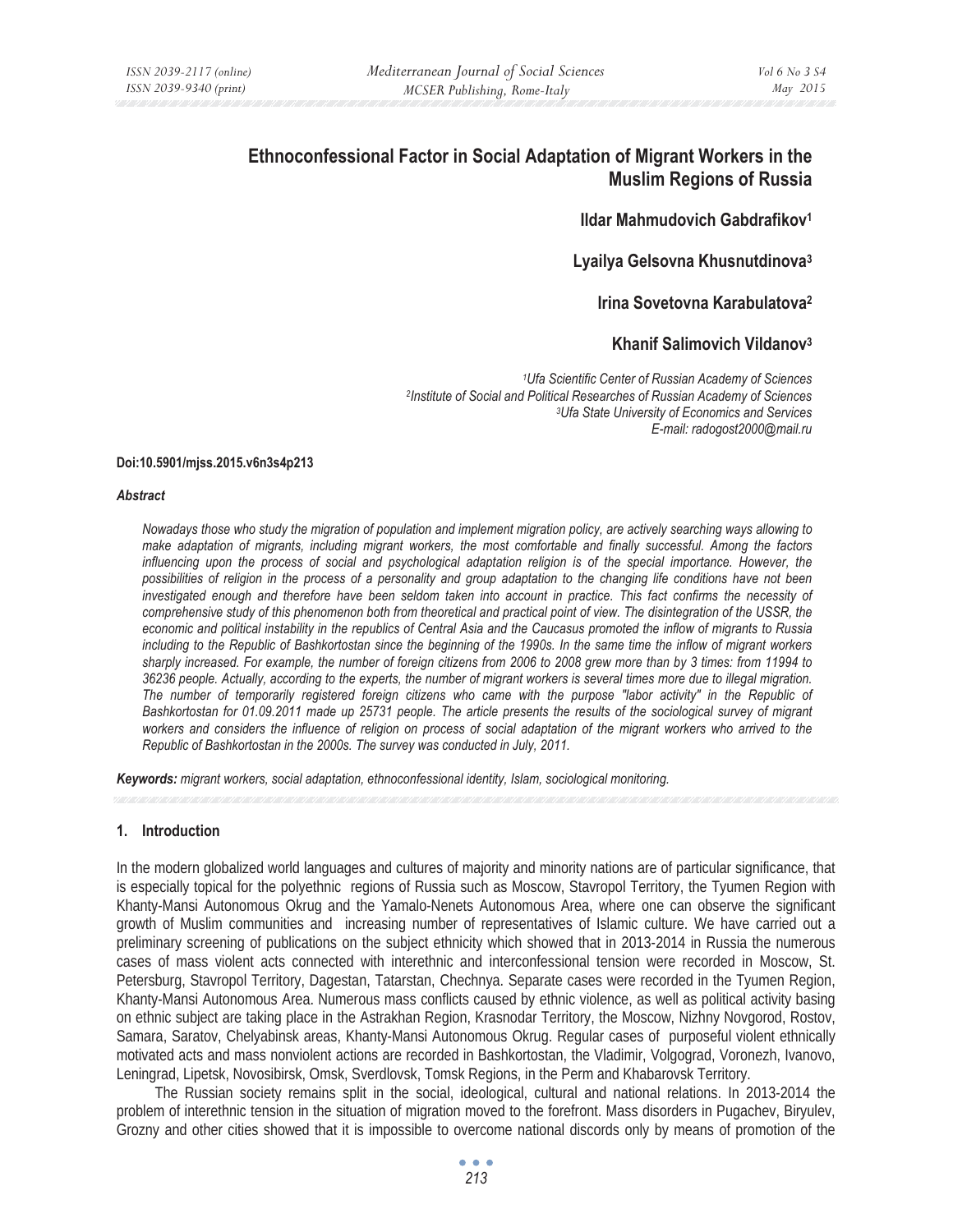populist ideas about friendship of nations. The ethnoconfessional conflict in Tyumen (2009, so-called "Shestakova's case"), the events in the territories bordering on the Ukraine showed the necessity of the development of new approaches to teaching interethnic and confessional tolerance. Separatism has been replaced by a new threat of the growing xenophobia and the extremist ideologies connected with it.

### **2. Materials and Methods**

The main purpose of the project is to analyze the processes of labor migration to Bashkortostan, their influence on social, economic and spiritual development of the republic. Within this project two sociological surveys were conducted: 1. "Position of labor migrants in the regional labor market" (survey of migrant workers); 2. "Labor migration and the questions of international interaction" (survey of local population). In the course of the first survey 280 migrant workers aged 18 – 64 were interviewed. Interviews were conducted on working objects such as buildings sites, hothouse farms, manufacturing enterprises. The second survey was aimed to studying public opinion of the local population on the problem of labor migration and the international relations in Bashkortostan. The sample size made 1176 people aged 18 – 69. The survey was conducted by the Republican public organization "Society of Refugees and Forced Migrants of Bashkortostan" together with the Public Advisory Board at the Department of Federal Migration Service of Russia in Bashkortostan and the Institute of socio-political and legal researches of Academy of Sciences of Bashkortostan with the financial support of the Swiss Board on Development and Cooperation.

The analysis of ethnoconfessional composition of the interviewed migrant workers shows that they mostly come from the countries with traditionally Muslim population being residents of Central Asia and Transcaucasia. For example, the Muslim respondents from Uzbekistan make 98,1%, from Tajikistan – 97,8%, from Azerbaijan – 74,1%, from Kyrgyzstan - 18,8%. Another 32,1% of Muslim workers are from Turkey. Besides Muslim respondents migrant workers of other religions were interviewed: Christianity – 88,5% of representatives from Armenia, Buddhism (Lamaism) – 49,1% of respondents from Vietnam (Table 1). The national composition of the respondents shows that they are generally aboriginals of the above the mentioned states - Azerbaijanians, Armenians, Uzbeks, Tajiks, Turks, Vietnamese.

| <b>Options</b>                                                         | <b>Nationality</b>       |                          |                |           |                          |                 |  |  |
|------------------------------------------------------------------------|--------------------------|--------------------------|----------------|-----------|--------------------------|-----------------|--|--|
|                                                                        | Uzbeks                   | <b>Tailks</b>            | Azerbailanians | Armenians | Turks                    | Vietnamese      |  |  |
| Christianity                                                           | $\overline{\phantom{a}}$ | ۰                        |                | 88,5      | $\overline{\phantom{a}}$ |                 |  |  |
| <b>Islam</b>                                                           | 98,1                     | 97.8                     | 74,1           | 3,8       | 32,1                     |                 |  |  |
| Judaism                                                                | 0,9                      | $\overline{\phantom{a}}$ |                |           | $\overline{\phantom{a}}$ |                 |  |  |
| Buddhism, Lamaism                                                      | $\overline{\phantom{a}}$ |                          |                |           | $\overline{\phantom{a}}$ | 49,1            |  |  |
| I don't refer myself to any religion but believe in a<br>supreme power | 0,9                      | 2,2                      | 18,5           | 3,8       | 15.1                     | 15,1            |  |  |
| I don't refer myself to any religion. I am an atheist.                 | $\overline{a}$           | ۰                        | 7,4            |           | 3,8                      | 3,8             |  |  |
| Other                                                                  | $\overline{\phantom{a}}$ | ۰                        |                | 3,8       | 49,1                     | 32 <sub>1</sub> |  |  |

**Table 1.** What religion do you refer yourself to?, %\*

Male migrants (74,5% - 96,3%) prevailed among the interviewed migrants. The gender ratio depends probably on the purposes of migration. The migration connected with commercial activity such as retailing presupposes the prevailing of female migrants. For example, among Vietnamese migrants female workers made 25%. Male workers dominated among citizens of Armenia – 96,3%, Tajikistan – 93,3%, Azerbaijan – 92,6%, Uzbekistan – 92,5%, Turkey – 90,5% (Table 2).

#### **Table 2.** Your gender, %\*

| Gender | <b>Nationality</b> |            |                |           |          |            |  |  |  |
|--------|--------------------|------------|----------------|-----------|----------|------------|--|--|--|
|        | Jzbeks             | Taiiks     | Azerbailanians | Armenians | ⊺urks    | Vietnamese |  |  |  |
| Male   | 92,5               | 93,3       | 92,6           | 96,3      | 90,5     | 74,5       |  |  |  |
| Female | ں ،                | <b>U.,</b> |                | ، ب       | ь<br>ں ، | 25,5       |  |  |  |

It is quite significant to reveal the degree of involvement of the respondents in an active religious life depending on their age and education level. The majority of respondents who showed the highest degree of involvement in religion are those of age up to 40 years old. It can be explained obviously by the fact that they got secondary or higher education during the Post-Soviet period and didn't get atheistic education. They made the basis for level of religiousness. (Table 3).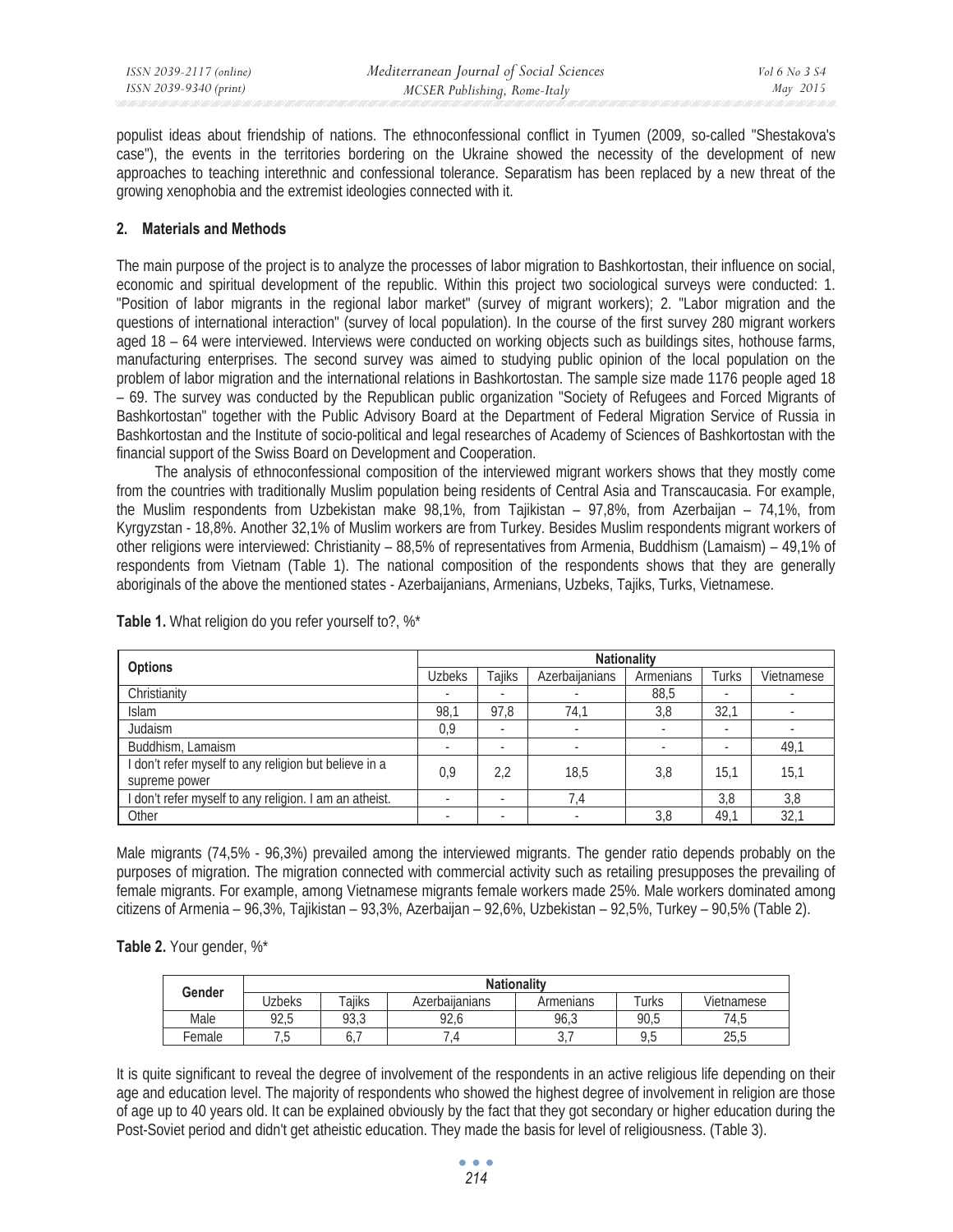**Table. 3.** How old are you?, %\*

|             | <b>Nationality</b> |               |                |           |        |            |  |  |  |
|-------------|--------------------|---------------|----------------|-----------|--------|------------|--|--|--|
| Age         | <b>Jzbeks</b>      | <b>Taiiks</b> | Azerbailanians | Armenians | Turks  | Vietnamese |  |  |  |
| $18 - 24$   | 19.0               | 19.0          | າາ າ<br>ے , ے  | 26,9      | $\sim$ | b,         |  |  |  |
| $25 - 34$   | 52,4               | 52,4          | 37.0           | 34,6      | 43.8   | 40,8       |  |  |  |
| $35 - 44$   | 21.0               | 21.0          | 37,0           | 23        | 37.5   | 37,5       |  |  |  |
| 45 and over |                    | .0            | J, 1           | 15,4      | 16,    | 16.        |  |  |  |

#### **3. Results**

Among the interviewed migrant workers working specialties prevailed. For example, respondents from Uzbekistan - 47,4%, Turkey - 58,3%, Azerbaijan - 50% had technical professions (builders, welders, mechanics, engineers, etc.). Citizens from Azerbaijan – 50%, Tajikistan – 33,3%, Uzbekistan – 15,8% had professions like "driver" and "motor mechanic". Armenians – 33,3%, Vietnamese – 25%, Tajiks – 16,7%, Uzbeks – 10,5% had generally economic professions (sellers, goods managers, accountants, economists). Insignificant group of respondents (Tajiks – 16,7%, Uzbeks – 2,6%) had professions dealing with education (kindergarten teachers, school teachers, tutors) and creative professions (hairdressers, barbers, graphic designers). It is interesting to note that among the respondents having legal education (lawyers) prevailed Armenians – 33,3%, Tajiks - 16,7% and Uzbeks - 5,3%. 33,3% of Armenians and 2,6% of Uzbeks had medical education.

Most of the respondents are people of active age. More than 60% of respondents are married, a little more than 30% - single, about 5% - divorced, 1,8% - widows. A considerable distinction in family status of different groups of migrants should be noted. Among Uzbeks, Azerbaijanians, Turks the married made from 60% to 80%, whereas among Armenians – 48,1%, Tajiks – 40,9%. The group of respondents aged 25 - 34 prevails: Uzbeks – 52,4%, Turks – 43,8%, Azerbaijanians – 37%, Armenians – 34,6%, Tajiks – 32,5%. The greatest percent of the group aged 18 - 24 is made up by Tajiks - 40% of total amount of the migrants from Tajikistan. It is almost twice more in comparison with the representatives of other nations: Armenians – 26,9%, Azerbaijanians – 22,2%, Uzbeks – 19%, Vietnamese – 5,1%, Turks – 2,1%. In the group of respondents aged 35 – 44 the largest amount is made up by Azerbaijanians – 37%, Turks – 37,5%, and Vietnamese – 37,5%, then Tajiks – 25%, Armenians – 23,1%, Uzbeks – 21%. It is remarkable that among respondents aged 45 and over the migrants from Turkey made 16,7%, Vietnam – 16,7% and Armenia – 15,4%.

As for the educational level of the interviewed migrant workers, from 30,4% to 80,8% of respondents have secondary (comprehensive) education. And the majority of them are natives of Armenia – 80,8%, Azerbaijan – 74,1%, Tajikistan – 45,5%, Uzbekistan – 44,3%, Turkey – 30%. The respondents having secondary professional education (technical school, college) are Turks - 30,4%, Uzbeks – 26,4%, Tajiks – 13,6%, Azerbaijanians – 11,1%, Armenians – 3,8%. 36,4% of Tajiks, 17,9% of Uzbeks, 14,8% of Azerbaijanians have elementary and unfinished secondary education (less than 9 grades). The respondents from Turkey – 21,4%, Armenia – 11,5%, Uzbekistan – 6,6% have higher education. Migrants from Armenia, Turkey and Uzbekistan have the highest educational level among the respondents of the Near and Far-Abroad countries.

The conducted research shows that among the respondents being natives of traditionally Muslim countries there are also those who doesn't profess any certain religion at all. Thus, 18,5% of respondents from Azerbaijan answered that "they do not refer themselves to any religion, but believe in a supreme power", the same opinion expressed 15,1% of Turks and Vietnamese, 3,8% of Armenians, 2,2% of Tajiks and 0,9% of Uzbeks. 7,4% of Azerbaijanians, 3,8% of Turks and 3,8% of Vietnamese stated that they do not refer themselves to any religion being atheists. A small share of respondents refer themselves to Judaism; they are from Uzbekistan (0,9%). In Armenia 90% of the population profess Christianity, belonging to the Armenian Apostolic Church, so among the interviewed migrant workers 88,5% of Armenians profess Christianity.

Thus, the data of sociological survey testify that the stereotype claimed in literature that religiousness is first of all the feature of elderly and aged people, isn't true. The researchers studying religiousness of the population in other regions of modern Russia came to the same conclusion (Malakhov & Teng, 2007, p. 66]. During the Post-Soviet period in the new states of Central Asia and Transcaucasia, from where the majority of labor migrants come to Russia, there was a mass conversion to religion of the youth and people of middle age, which made the levels of religiousness among all age groups almost the same. It is also possible to assume that religiousness became a spiritual value equally characterizing all groups of the interviewed labor migrants regardless of age, education and labor employment, including young, educated and socially active people.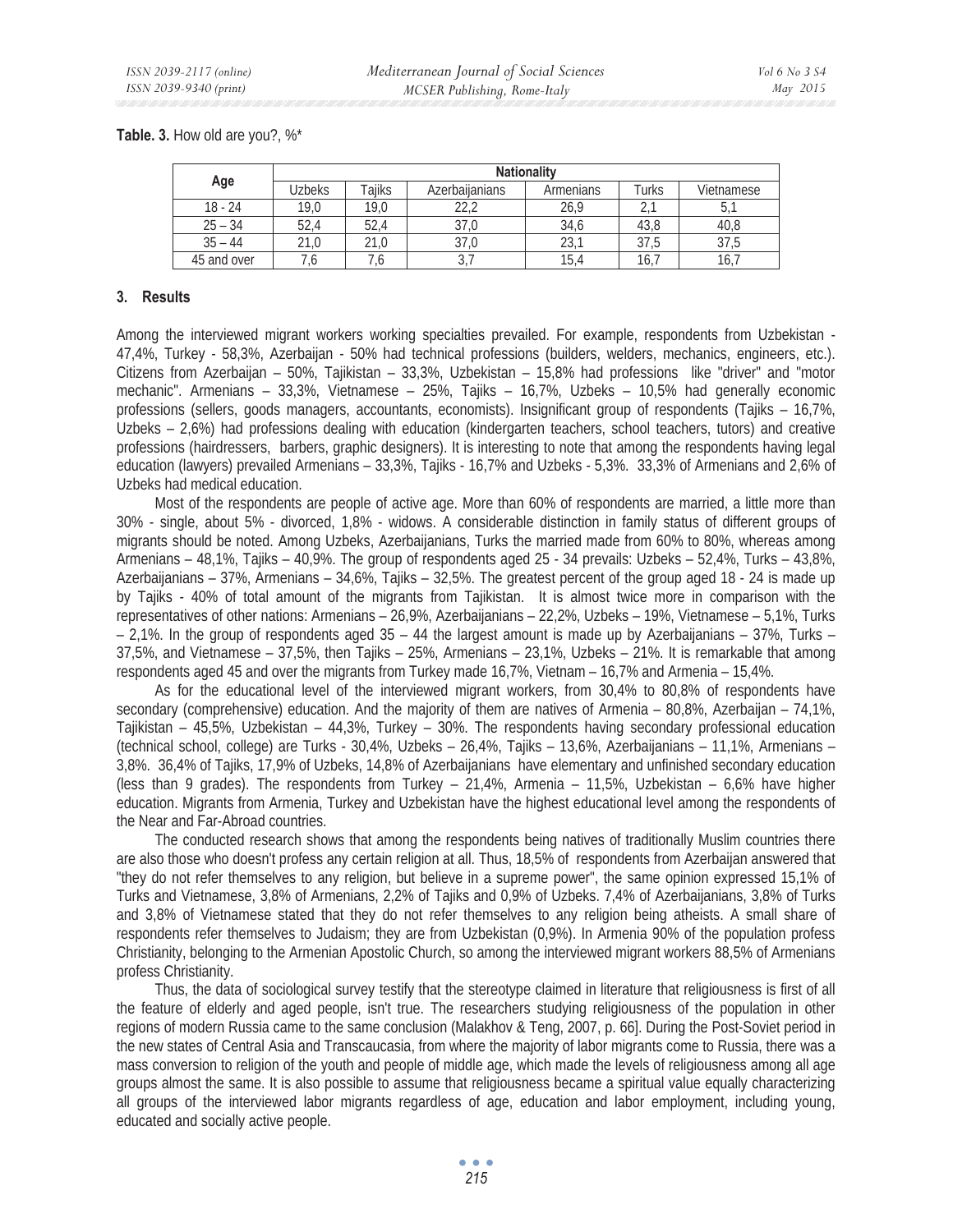At the same time it is necessary to consider that the above mentioned results of the level of religiousness and confessional self-identification among the interviewed labor migrants have extensive character: they testify to external prevalence of religious influence among migrants, but tell nothing about the depth and power of this influence. We chose the following factors as indicators of intensity of religious manifestation in consciousness and behavior of respondents: the close link with the religious organization, participation in religious rites, the assessment of the role of religion in social adaptation of labor migrants.

It is known that religious institutions (a church, mosque, synagogue, house of worship, etc.) are established for joint confession and distribution of faith. It is quite natural that the labor migrants coming to the Republic of Bashkortostan for earnings, being the believing people, seek to visit regularly a mosque (a church, house of worship, synagogue, etc.) not only to pray but to find assistance in solution of various tasks and successful adaptation to the new environment.

53% of the respondents in the Republic of Bashkortostan state that they regularly visit places where people say prayers (mosques, churches, houses of worship, etc.)

If to compare the frequency of visits with a national identity of the respondents, the results look as follows. Regular visitors of religious institutions are Tajiks – 60%, Azerbaijanians – 50%, Armenians – 50%, Uzbeks – 43,7%, Turks – 28,9%. Though these respondents visited mosques, churches, houses of worship and other religious institutions more often when they lived in their homeland. This is confirmed by their answers to the question "Do you visit places where people say prayers in your homeland". Positive answers were given by 88,9% of Tajiks, 88,5% of Armenians, 78,3% of Azerbaijanians, 72,5% of Uzbeks, 79,1% of Turks (Table 4).

| <b>Options</b> |               | <b>Nationality</b> |                |            |            |            |  |  |  |
|----------------|---------------|--------------------|----------------|------------|------------|------------|--|--|--|
| <b>Jzbeks</b>  |               | $\tau$ aiiks       | Azerbailanians | Armenians  | .<br>Turks | Vietnamese |  |  |  |
| Yes            | 7つ に<br>ں ، ے | 88.9               | 78.3           | 88.5       | 70 1       | 79.1       |  |  |  |
| No             | つフ に<br>ں ، ے | $\overline{a}$     | $\sim$         | 11F<br>ں ، | 20.9       | 20,9       |  |  |  |

**Table 4.** Do you visit places where people say prayers (mosques, churches, houses of worship) in your homeland?, %\*

The given facts testify to various frequency of visiting religious institutions by citizens of the CIS and Far-Abroad countries. Low frequency of visiting religious institutions can hardly be explained with a sole reason. Representatives of each particular religion have their own specific motives. For example, the migrants professing Islam and its various branches (mostly Sunnism and Shiism) can be motivated by a discontent with the traditional practice which is carried out in mosques by the Islamic organizations in Bashkortostan. Equally it can be related to the migrants belonging to other religions who are not satisfied by religious practice of the local religious organizations. It is possible that the part of the migrants especially those professing nonconventional religions have no opportunity to visit the relevant religious institutions because of their absence or the remote location.

It is known that for the believer a prayer is his appeal to God (to Allah, Buddha, etc.), to gods or some other supernatural forces associated with God. The prayer for the believer plays a very important role as it often assumes a kind of worship, praise, request or simply statement of thoughts. In this connection, the respondents were asked the question "Where do you say prayers?" 46,2% of Azerbaijanians, 44,4% of Armenians, 44,6% of Turks, 44,6% of Vietnamese, 35,9% of Uzbeks answered that they "do not say prayers". 46,2% of Azerbaijanians, 42,2% of Tajiks, 33,3% of Armenians, 27,2% of Uzbeks, 14,3% of Turks say prayer "in their accommodation". 33,3% of Tajiks, 33,3% of Armenians, 25,2% of Uzbeks, 11,5% of Azerbaijanian visit "religious institutions (mosques, churches, houses of worship, etc.) for saying prayers". Only 8,9% of Tajiks, 3,9% of Uzbeks, 3,8% of Azerbaijanians and 1,8% of Turks say prayers "in specially prepared places (rooms)". 10,7% of Uzbeks, 4,4% of Tajiks and 3,7% of Armenians couldn't answer the question. (Table 5).

| <b>Options</b>                           |               | <b>Nationality</b> |                |           |       |            |  |  |  |  |
|------------------------------------------|---------------|--------------------|----------------|-----------|-------|------------|--|--|--|--|
|                                          | <b>Uzbeks</b> | Taiiks             | Azerbailanians | Armenians | Turks | Vietnamese |  |  |  |  |
| No answer                                |               | 10.7               | 4.4            |           | 3,7   | 3,7        |  |  |  |  |
| A mosque, church or any house of worship | 25,2          | 33.3               | 11,5           | 33.3      | 3,6   | 3,6        |  |  |  |  |
| In a specially prepared place (room)     | 3.9           | 8.9                | 3,8            |           | 1.8   | 1,8        |  |  |  |  |
| In an accommodation                      |               | 27.2               | 42.2           | 46.2      | 33.3  | 33,3       |  |  |  |  |
| Other                                    |               | 1,0                | 2.2            |           | ۰     |            |  |  |  |  |
| I do not believe in God                  |               | 1.0                |                |           |       |            |  |  |  |  |
| do not say prayers                       |               | 35.9               | 17.8           | 46,2      | 44.4  | 44,4       |  |  |  |  |

**Table 5.** Where do you say prayers?, %\*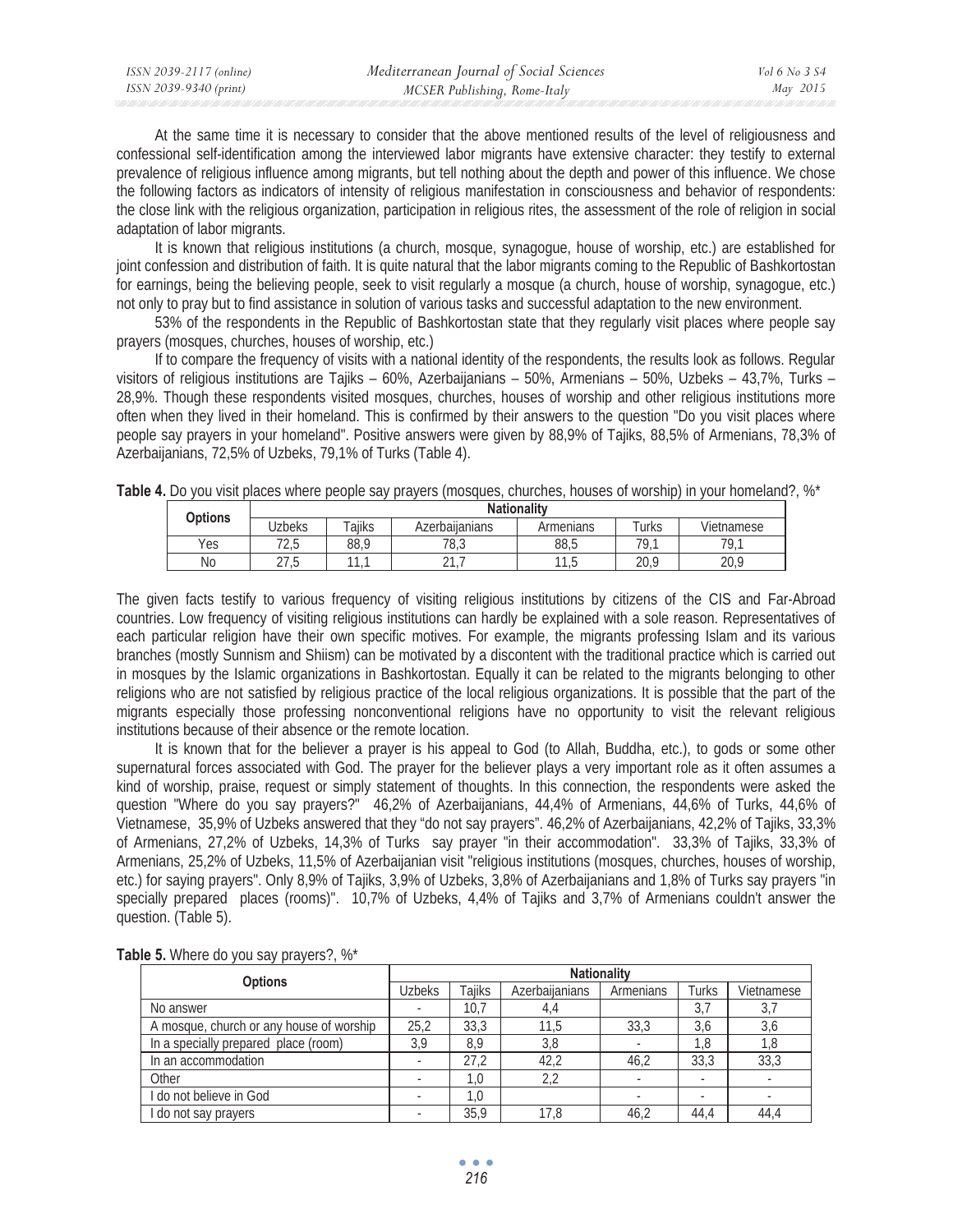| ISSN 2039-2117 (online) | Mediterranean Journal of Social Sciences | Vol 6 No 3 S4 |
|-------------------------|------------------------------------------|---------------|
| ISSN 2039-9340 (print)  | MCSER Publishing, Rome-Italy             | May 2015      |

Majority of the respondents gave a positive answer to our question "Do you have conditions to make daily religious rites (to say prayers, etc.) in places of work and accommodation?": Tajiks – 48,9%, Uzbeks – 46,7%, Armenians - 40,7%. Part of the respondents confirmed that they have no conditions to say prayers: Armenians – 37%, Azerbaijanians – 33,3%, Tajiks – 33,3%, Uzbeks – 25,7%, Turks – 21,4%. It is a remarkable fact that some respondents, answering the question, said that they "do not have the conditions, because they do not need them": Azerbaijanians made - 44,4%, Turks – 33,9%, Armenians – 22,2%, Tajiks – 22,2%, Uzbeks – 19%.

The data given below confirm that most of respondents participate in religious rites (or some ceremonies) just from time to time - in case of big religious holidays or to perform some religious rites. Both cases are a tribute to the tradition or a consequence of pressure of the religious environment rather than manifestation of personal religiousness.

For example, majority of the respondents gave a positive answer to our question "Do you celebrate religious holidays in the Republic of Bashkortostan? ": Azerbaijanians – 85,7%, Tajiks – 80%, Uzbeks – 79,4%, Turks – 73,3%, Armenians – 55,6% (Table. 6). But living in their homeland, these labor migrants visited religious holidays more often than being in Bashkortostan: Uzbeks – 97%, Armenians – 96,3%, Tajiks – 95,6%, Azerbaijanians – 95,5%, Turks – 95,2%, Vietnamese – 95,2%.

| <b>Options</b> | <b>Nationality</b> |        |                |           |                |                |  |  |  |
|----------------|--------------------|--------|----------------|-----------|----------------|----------------|--|--|--|
|                | Uzbeks             | ™aiiks | Azerbaiianians | Armenians | Turks          | Vietnamese     |  |  |  |
| Yes            | 79.4               | 80,0   | 85,7           | 55,6      | ר רד<br>່ ບ, ບ | 72.2<br>. ن. ت |  |  |  |
| N <sub>o</sub> | 20.6               | 20.0   | 14,3           | 44.4      | $\sim$<br>ZO., | $\sim$<br>26,  |  |  |  |

**Table 6.** Do you celebrate religious holidays in the Republic of Bashkortostan?, %\*

It is possible that the Armenian labor migrants in Bashkortostan professing Christianity now and there have difficulties in holding religious holidays and ceremonies as in Ufa there is no Christian church, but today the Armenian businessmen are actively working on construction of the Armenian Apostolic Church. A piece of land have been allocated for this purpose. (Zinnurov, 2011). This fact confirms that the Armenians who arrived to Bashkortostan are going to settle there for a long time. Today one of the largest of so-called new ethnic group in Bashkortostan is the Armenian community. Thus it should be noted that the number of Armenians grew in the Soviet period: according to the population census of 1970 the Armenians made 1174 people, in the year of 1979 – 1517 people, in 1989 – 2258 people, in 2002 – 8784 people (Gabdrafikov & Khusnutdinova, 2008, p. 251). Unlike other new ethnic communities, a considerable share of Armenians chooses rural areas to settle. The Armenian National Cultural Center "Sevan" headed by the businessman A. Muradyan has been working in the republic for more than 10 years.

The second largest ethnic group in the region is the Azerbaijanian community (5026 people). The Azerbaijanian National Cultural Center was founded in 2001. From the moment of its foundation the center has been headed by the businessman A. Mamedov. According to his words, more than 3 thousand people are registered in the center. In whole "not less than 35 thousand of Azerbaijanians" live in Bashkortostan (Gabdrafikov & Khusnutdinova, 2008, p. 251). Thus in the Center there is the Council of Elders consisting of 9 people which participates in education of young Azerbaijanians, teaching them native culture and language as well as tolerant attitude towards representatives of other cultural groups of Bashkortostan. But the Council also participates in "expelling from the republic of the Azerbaijanians disturbing peace in the area". In addition the Center carries out consultations with law enforcement agency of Bashkortostan concerning simplification of the process of labor migrants registration.

The Tajik National Cultural Center named after I. Somony in the Republic of Bashkortostan was founded in December, 1999. About 1000 people of the Tajik nationality are registered in the center. 2939 Tajiks live in the Republic of Bashkortostan according to the All-Russian population census of 2002 (Yanguzin, 2007, p. 19; 37; 39; 43; 49).

The Tajik National Cultural Center named after I. Somony is headed by U. Mirzorakhmatov, a native of Tajikistan. There is a Fund in the Center which is replenished at the expense of the members' donations. The Fund carries out a targeted support of people in need. For example, the Fund gives money for celebration of Kurban Bairam or for transportation of dead compatriots to Tajikistan. During 8 years of its functioning the Center has sent about 20 bodies, generally they were either guest workers or the migrants who arrived for seasonal work.

The Center carries out explanatory work for visitors on the matter of rules of behavior in Bashkortostan. According to U. Mirzorakhmatov, "… generally young people who left the house start smoking, drinking beer and too free behaving which is inadmissible. To prevent these problems we arrange lectures on the matter of morals. Our Center declared that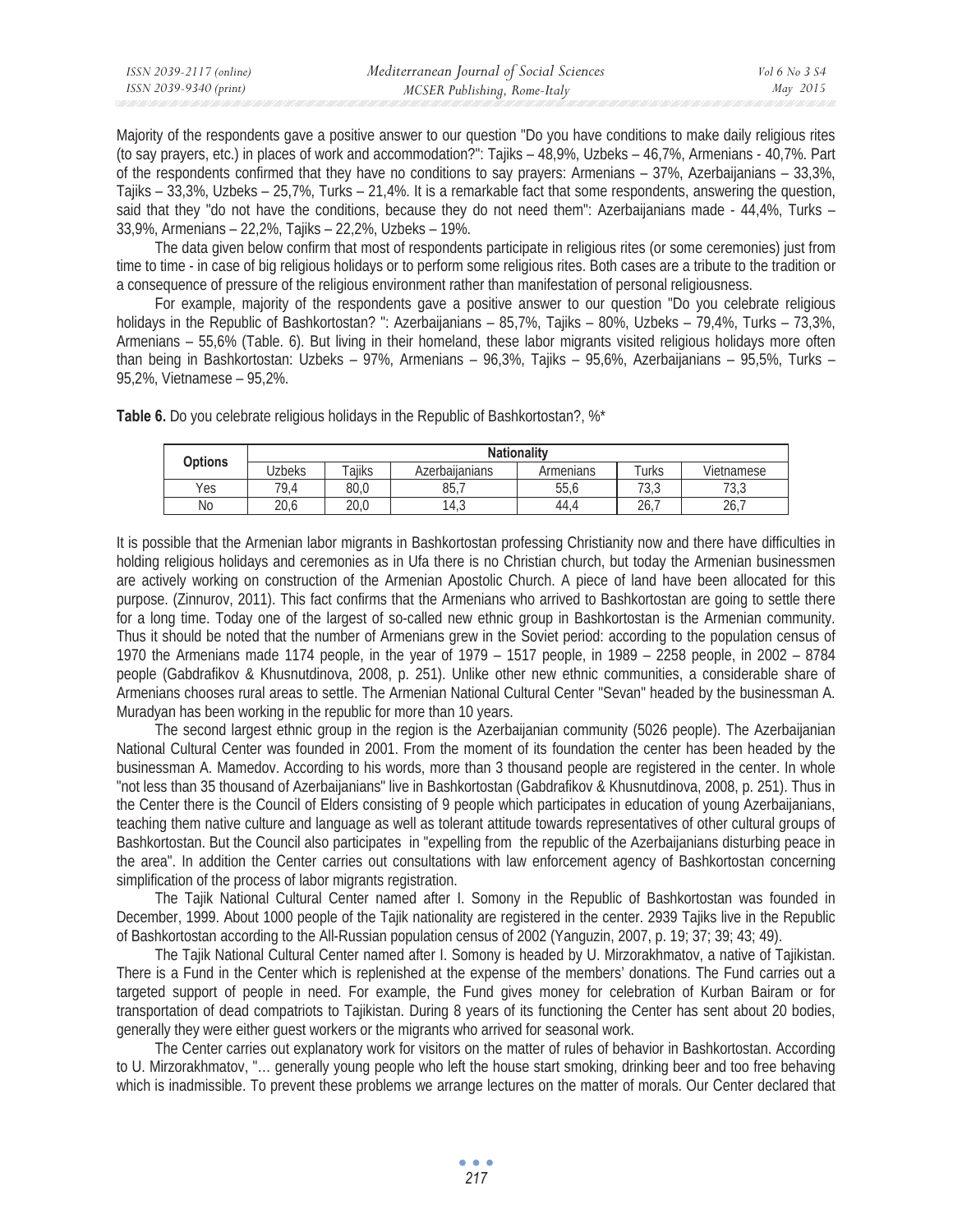| ISSN 2039-2117 (online) | Mediterranean Journal of Social Sciences | Vol 6 No 3 S4 |
|-------------------------|------------------------------------------|---------------|
| ISSN 2039-9340 (print)  | MCSER Publishing, Rome-Italy             | May 2015      |

we won't help the persons breaking the laws of the Russian Federation"1.

I. Akhunbabayev has founded and heads the Uzbek National Cultural Center "Dustlik" in the republic. The main objective of the Center is studying the Uzbek language, culture, customs and traditions. The Center takes an active part in various republican actions such as Navruz, Kurban Bairam, etc. Besides cultural activity the "Dustlik" Center members solve some urgent problems. In particular, they help the natives of Uzbekistan to apply to migratory service of Bashkortostan, to find a job, etc.

In our opinion, the activity of the national cultural centers is one of the most effective forms facilitating the integration of representatives of various ethnic groups into a new polyethnic community. On the one hand, the national cultural centers are a form of ethnic self-organization of citizens, and on the other – they are in close cooperation with the local public authorities. Taking into account the world and domestic experience national and cultural associations should systematize their work with the compatriots arriving with various flows of migration and develop programs for their adaptation.

In any religion great attention is paid to observance of religious rites such as reading the Koran (Bible), a namaz (prayers), a ceremony of alms giving, making hajj (pilgrimage), holy places worship, holding holidays at the end of a fast (the lesser Bairam), a sacrifice holiday and others. All the rites are aimed to spiritual purification of the believer, to creation and good deeds. Since the religious rites are very significant for the believer we asked the question "Do you observe the fast (uraza) in the Republic of Bashkortostan?". The answers were quite mixed. For example, only 54,5% of Tajiks, 34,7% of Uzbeks, 31,8% of Azerbaijanians, 19,2% of Armenians, 18,2% of Turks, 18,2% of Vietnamese gave positive answers. Though in the homeland these respondents observe the religious rites (a fast, an uraza) more strictly: Tajiks – 77,3%, Uzbeks – 63,7%, Armenians – 57,7%, Turks – 50%, Vietnamese – 50%, Azerbaijanians – 34,8% (Table 7).

Tаблица 7. Do you observe the fast (uraza) in your homeland?, %\*

| <b>Options</b> |              | <b>Nationality</b> |                |           |       |            |  |  |  |  |
|----------------|--------------|--------------------|----------------|-----------|-------|------------|--|--|--|--|
|                | Jzbeks       | $\tau$ aiiks       | Azerbailanians | Armenians | īurks | Vietnamese |  |  |  |  |
| Yes            | ר מי<br>03,1 | $\sim$<br>ن,       | 34,8           | ، ، ن     | 50.0  | 50,0       |  |  |  |  |
| No             | 36,3         | $\cap$<br>LL.      | 65,2           | 42,3      | 50.0  | 50,0       |  |  |  |  |

Most of the respondents gave negative answers our question "Do you make hajj (pilgrimage) to the holy places in the Republic of Bashkortostan?": Azerbaijanians – 100%, Armenians – 100%, Uzbeks – 99%, Tajiks – 93,3%, Turks – 93%, Vietnamese – 93% (Table 8). The similar answers were given by these respondents about making hajj (pilgrimage) in their homeland: Azerbaijanians – 100%, Uzbeks – 89,9%, Tajiks – 88,9%, Turks – 68,3%, Armenians – 64%.

**Table 8.** Do you make hajj (pilgrimage) to the holy places in the Republic of Bashkortostan?, %\*

| <b>Options</b> |                       | <b>Nationality</b> |                          |                          |            |      |  |  |  |  |  |
|----------------|-----------------------|--------------------|--------------------------|--------------------------|------------|------|--|--|--|--|--|
| Jzbeks         | $\tau$ aiiks          | Azerbailanians     | Armenians                | Turks                    | Vietnamese |      |  |  |  |  |  |
| Yes            | 1 <sub>0</sub><br>ں ، | Ο.                 | $\overline{\phantom{a}}$ | $\overline{\phantom{a}}$ |            | , v  |  |  |  |  |  |
| No             | 99,0                  | 93,3               | 100,0                    | 100,0                    | 93,0       | 93,0 |  |  |  |  |  |

The remarkable data were received after answering the question "Do you made religious rites for marriage (nikah, wedding, etc.) in your homeland?" Some respondents, in particular Uzbeks – 78%, Turks – 55,8%, Tajiks – 44,4%, Azerbaijanians – 40,9%, Armenians – 26,9% answered positively. But only small part of the respondents living and working in the Republic of Bashkortostan gave positive answers our question "Do you made religious rites for marriage (nikah, wedding, etc.) in the Republic of Bashkortostan": Uzbeks – 8,2%, Tajiks – 7,3%, Azerbaijanians – 4,8%, Armenians – 3,8%.

The wish to get married the citizens of the host country using religious rites (nikah, wedding, etc.) is a rather widespread strategy of behavior of ethnic migrants worldwide. So do the migrants of the CIS and Far-Abroad countries. It doesn't mean that most of migrants get married only for mercenary ends. The citizens of Russia marrying foreigners have the same wishes. We believe these main wishes motivating people from both sides are mutual sympathy and the natural desire for creating a family. Moreover, registration of international marriages is a kind of indicator that the situation in the

*<sup>1</sup> The interview was carried out 05.03.2009*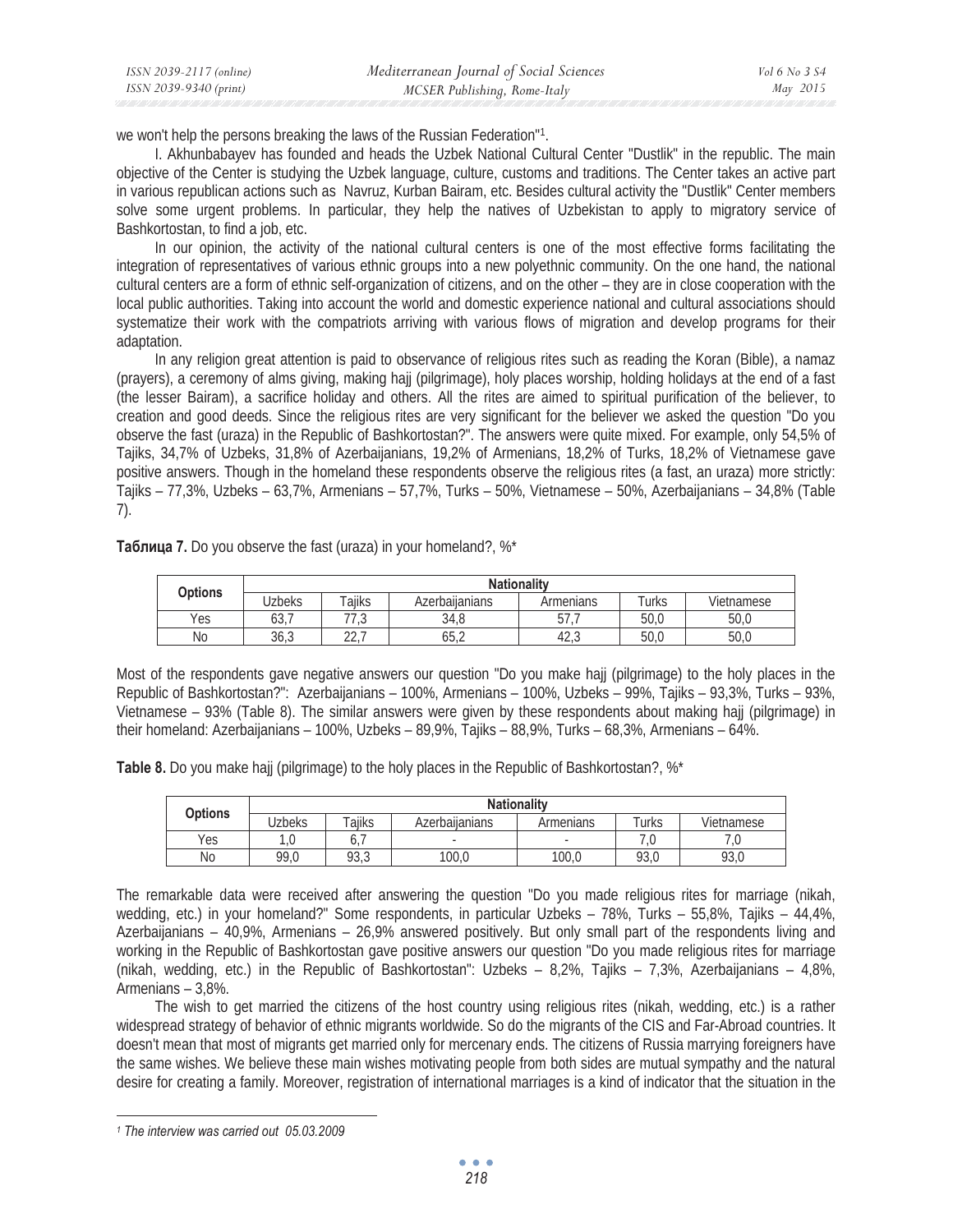| ISSN 2039-2117 (online) | Mediterranean Journal of Social Sciences | Vol 6 No 3 S4 |
|-------------------------|------------------------------------------|---------------|
| ISSN 2039-9340 (print)  | MCSER Publishing, Rome-Italy             | May 2015      |

sphere of interethnic and interfaith relations in Bashkortostan is rather favourable.

Nowadays the religious eagerness of some migrants is shown in their wish to organize musallya, i.e. rooms of worship to have an opportunity to make fivefold namaz (Muslim prayers) every day. Not everyone treat this question positively. There are many prejudices and speculations including about the threat of ethnocultural safety of the country and its regions. Exactly today in the conditions of the contradictory modernization endured by the Russian society, the problem of interaction of ethnic groups of external migrants with the religious faiths and so-called nonconventional spiritual currents being traditional for Russia becomes a subject of active discussions (Pyadukhov, 2003, p. 86). The question "Are there any religious attributes (sacred texts, religious books, namazlik, icons, etc.) in your workplace (in your accommodation)?", was answered equally positively and negatively by the respondents. Positive answers were given by Armenians – 63%, Azerbaijanians – 55,6%, Uzbeks – 45,7%. Negative - by Tajiks - 71,1%, Turks - 57,1%, Vietnamese - 56,1%. Only 1% of Uzbeks and 1,8% of Turks answered that they "don't believe in God" (Table 9).

**Table 9.** Are there any religious attributes (sacred texts, religious books, namazlik, icons, etc.) in your workplace (in your accommodation)?, %\*

|                               | <b>Nationality</b> |              |                       |           |       |            |  |  |
|-------------------------------|--------------------|--------------|-----------------------|-----------|-------|------------|--|--|
| <b>Options</b>                | Uzbeks             | $\tau$ aiiks | <b>Azerbailanians</b> | Armenians | Turks | Vietnamese |  |  |
| No answer                     |                    |              |                       |           | 17 Q  |            |  |  |
| Yes                           | 45.7               | 26.          | 55,6                  | 63,0      | 23.2  | 24,2       |  |  |
| No                            | 47.6               | 71.1         | 33,3                  | 37.0      | 57.1  | 56.        |  |  |
| I do not believe in God       |                    |              |                       |           | 1.8   |            |  |  |
| I find it difficult to answer |                    |              | J                     |           |       |            |  |  |

It should be noted that nowadays locals of Russia (in particular the Republic of Bashkortostan) believing in God wear religious accessories such as a cross, a crescent, have the pocket Bible or the Koran. Many respondents gave positive answers to our question "Do you wear/have any accessory speaking about your religious affiliation?": Armenians – 81,5%, Azerbaijanians - 59,3%, Uzbeks – 41,9%, Tajiks – 26,7%, Turks – 21,8%. The answer "No, I don't carry" was given by 66,7% of Tajiks, 65,5% of Turks, 55,2% of Uzbeks, 33,3% of Azerbaijanians, 18,5% of Armenians. 3,7% of Azerbaijanians (Table 10) found it difficult to answer. The data confirm that both believers in Bashkortostan and labor migrants have the same attitude to religious symbols.

**Table 10.** Do you wear/have any accessory speaking about your religious affiliation (a crescent, the pocket Koran, the Bible, etc.?), %\*

| <b>Options</b>                | <b>Nationality</b> |               |                       |           |       |            |
|-------------------------------|--------------------|---------------|-----------------------|-----------|-------|------------|
|                               | Uzbeks             | <b>Taiiks</b> | <b>Azerbailanians</b> | Armenians | Turks | Vietnamese |
| No answer                     | 1 O                | 0.            | ັບ,                   |           | 10.9  | 10.9       |
| Yes                           | 41.9               | 26.7          | 59,3                  | 81,5      | 21.8  | 21.8       |
| No                            | 55.2               | 66.7          | 33,3                  | 18,5      | 65.5  | 65,5       |
| I do not believe in God       | ' ,0               |               |                       |           | 1.8   |            |
| I find it difficult to answer |                    |               | . ن                   |           |       |            |

Most of the respondents answered positively the question "Is there anyone among labor migrants with whom you work or live, those who try to observe religious rites (say prayers, visit houses of worship, hold a fast/uraza, etc.)?". The answer "Yes, almost everything" was given by 65,4% of Armenians, 26,7% of Tajiks, 26,4% of Uzbeks, 14,8% of Azerbaijanians, 7,4% of Turks. The answer "Yes, some of them" was given by 81,5% of Azerbaijanians, 51,9% of Uzbeks, 48,1% of Turks, 46,7% of Tajiks, 19,5% of Armenians. The answer "Yes, everyone" - 6,6% of Uzbeks, 4,4% of Tajiks. Apparently the religious community and cult activity promote close communication among labor migrants, which facilitate their successful adaptation in a new place.

In the course of labor migrants adaptation in a new polyethnic conditions the behavior of the accepting community towards them and the attitude of the locals in the cities and villages towards migrants are very important. For example, the question "What are the relationships between you and the locals professing your faith?" was answered as follows. More than a half of the respondents consider that locals are positive to them: Tajiks – 86,4%, Uzbeks – 66,7%, Armenians – 55,6%, Azerbaijanians – 51,9%, Turks – 37,5%. The answer "Tolerably, they don't pay attention to me" was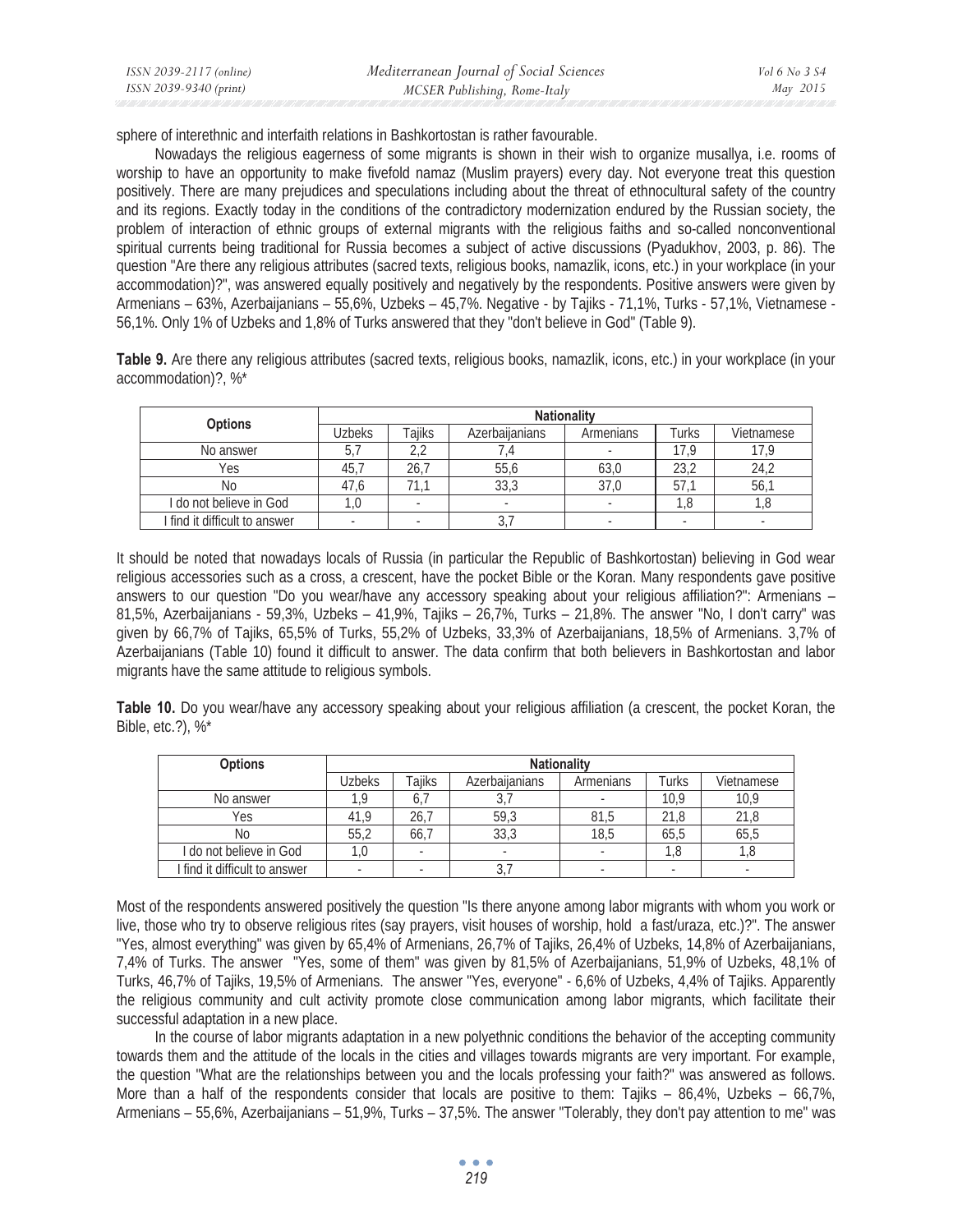given by 40,7% of Azerbaijanians, 40,7% of Armenians, 30,4% of Turks, 20% of Uzbeks, 13,6% of Tajiks. The answer "Badly, I face with offensive relation" was given by 7,4% of Azerbaijanians, 3,6% of Turks, 1% of Uzbeks. 12,4% of Uzbeks (Table 11) found it difficult to answer.

| <b>Options</b>                        | <b>Nationality</b> |               |                       |           |       |            |  |
|---------------------------------------|--------------------|---------------|-----------------------|-----------|-------|------------|--|
|                                       | Uzbeks             | <b>Taiiks</b> | <b>Azerbailanians</b> | Armenians | Turks | Vietnamese |  |
| No answer                             |                    |               |                       |           | 28.6  | 28,6       |  |
| Positive attitude towards me          | 66.7               | 86.4          | 51.9                  | 55.6      | 37.5  | 37,5       |  |
| Tolerably, I'm not paid attention to  | 20.0               | 13.6          | 40.7                  | 40,7      | 30.4  | 30,4       |  |
| Badly, I face with offensive relation |                    |               |                       |           | 3,6   | 3,6        |  |
| I find it difficult to answer         | 12,4               |               |                       |           |       |            |  |

**Таблица 11.** What are the relationships between you and the locals professing your faith?, %\*

Attitude of local population towards labor migrants. The population of the Republic of Bashkortostan ambiguously estimates the influence of migrants on various spheres of their life, including religion. This conclusion can be made on the basis of the data of sociological survey of the local population. The survey "Labour Migration and the Issues of International Interaction in Bashkortostan" was conducted in June-July, 2011. Approximately every third inhabitant of the republic (37,8%) considers that labor migrants have a low education level. 25,5% of respondents consider that labor migrants live "closely, separately", 28,2% think that labor migrants "don't accept local culture, traditions, the way of life", 27,3% said that migrants "enter into civil marriage (lives together) with the local women". 47,1% of respondents consider that labor migrants "are aggressive and their behavior towards local population is impudent and provocative; they feel like owners here, in their homeland they behave well and here their behavior is awful". At the same time the locals of Bashkortostan emphasize that labor migrants "respect parents, senior generation, (43,8%); "are amicable towards each other, support each other" (46,5%), "observe customs and traditions of their nation and are religious" (28%), "men are ready to do any work in order to provide their families and children" (29,4%), "don't abuse alcohol" (21,8%), "respect women" (8.1%) (Table 12).

So we can see a quite ambiguous relation to activity of labor migrants among the local population of the Republic of Bashkortostan. The locals see some positive traits of migrants, but negative traits are noted more often. The prevalence of critical attitude testifies to rather cool social and psychological atmosphere within which daily interaction of local population and ethnic groups of migrants takes place. In the atmosphere like this the image of the foreigner as the "stranger" seeking to cause damage to local population causes both problems in communication and negative emotions of migrants which diminish their further desire to come to this region.

| <b>Options</b>                                                                                                                                                                                                                                                                                              | Share, % |
|-------------------------------------------------------------------------------------------------------------------------------------------------------------------------------------------------------------------------------------------------------------------------------------------------------------|----------|
| 1. Respect parents, senior generation                                                                                                                                                                                                                                                                       | 43,8     |
| 2. Respect women                                                                                                                                                                                                                                                                                            | 8,5      |
| 3. Men are ready to do any work in order to provide their families and children                                                                                                                                                                                                                             | 29,4     |
| 4. Upbringing children to be hard-working and obedient                                                                                                                                                                                                                                                      | 8.1      |
| 5. Observance of customs and traditions of their nation                                                                                                                                                                                                                                                     | 28,0     |
| 6. They do not abuse alcohol                                                                                                                                                                                                                                                                                | 21.8     |
| 7. They are amicable towards each other, support each other                                                                                                                                                                                                                                                 | 46.5     |
| 8. Others ("Women do not work, men provide their families", "Each of them has his own traits. Some of them drink<br>alcohol, others do not. It is impossible to choose only one trait», "Their ability to earn good money", "They do what<br>they have to do and are not interested in anything else" etc.) | L3       |
| 9. I like nothing                                                                                                                                                                                                                                                                                           | 1.0      |
| 10. I find it difficult to answer                                                                                                                                                                                                                                                                           | 12.      |

**Table 12.** What do you like in the way of life, customs and traditions of labor migrants?, %\*

The process of globalization in the information sphere is a functioning of multidimensional process on the basis of interaction of the tools of information creation and distribution which form essentially new level of information impact on society by concentration of their joint efforts (Tahmasebi et al., 2012). There is a hologram which has an essential impact on real processes taking place in society and considerably forms them. The level of influence of this hologram can be recorded in the results of surveys of various groups of population which is shown in the presented monitoring of Bashkortostan.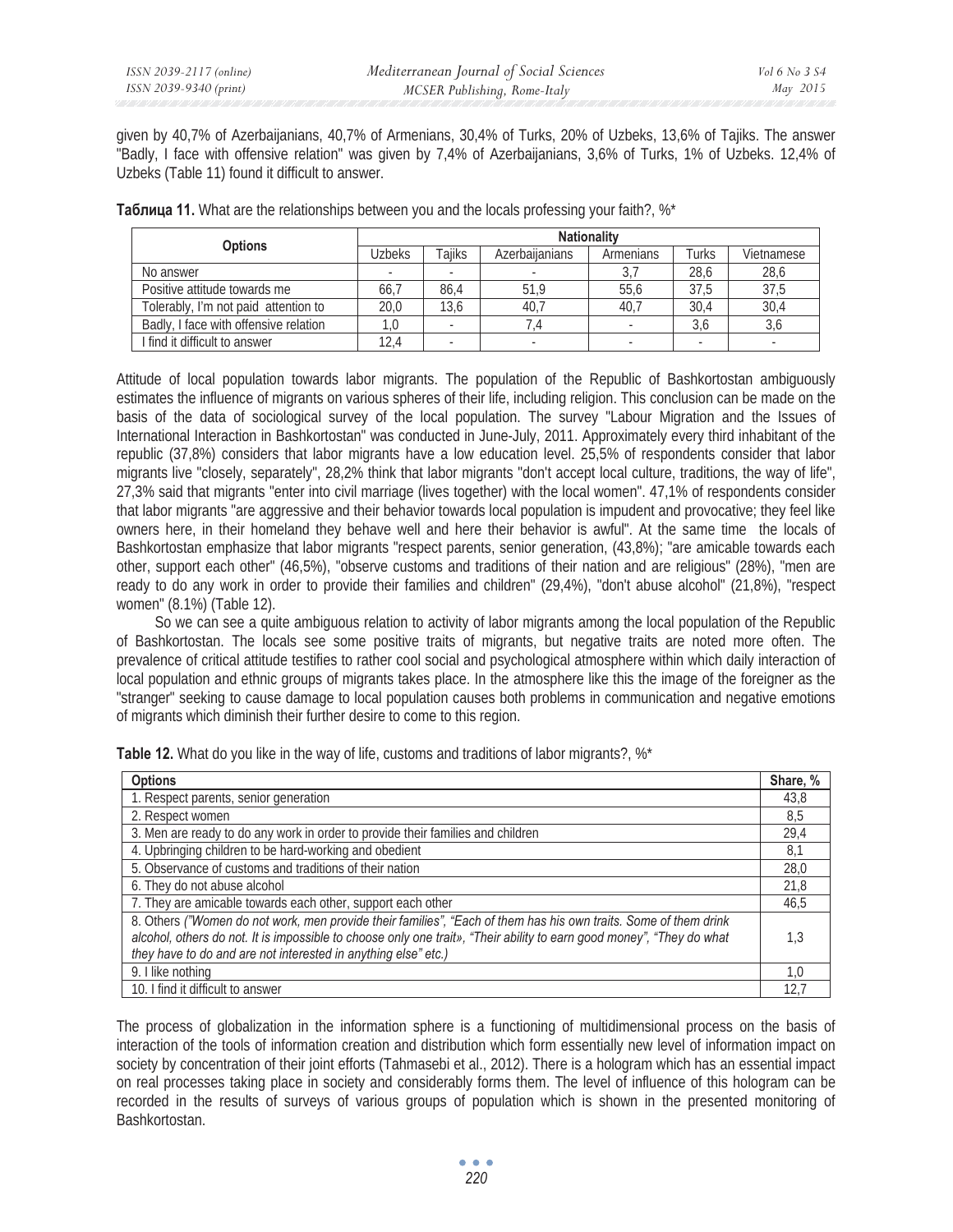#### **4. Discussion**

The problem of researching extremist materials in their modern understanding has been challenging scientists for more than 10 years and has been mentioned in a number of scientific works (Zamaletdinov et al, 2014 & Khusnutdinova, 2012). A growing number of derivatives of the concept "security" can be found in foreign literature; among them are "security paradigm" (Stern, 1991 & Sttern-Pattirsson, 2015), "security culture" (Laitinen, 2001), "security governance", "geo-security" (Laitinen, 2001) and many others. It testifies to ever-increasing interest in this multidimensional and actual perspective, to the necessity to develop a new relation, new methods of the analysis and forecasting external and internal risks and threats to the state and national interests in the conditions of the modern geopolitical situation. The majority of researchers note two forms of security - "strict" (state-centered) and "soft" (depending on various segments of society). It is necessary to agree with Hofsted who considers that difference in levels of power distance in various cultures significantly influences on successful communication. Also he says that in the social organizations of cultures with a high power distance strict and dictatorial style of management dominates. Subordinates have a bigger fear to express their disagreement with the administration and to lose their colleagues' trust in comparison with cultures with a low power distance (Hofsted and others, 2010). In the processes of migration and globalization we can see a mixture of ethnoconfessional and sociocultural constants in an individual picture of the world of both a migrant and a representative of the accepting community (Karabulatova, 2013; Karabulatova & Polivara, 2013 & Riazantsev et al, 2014). As professor I.S. Karabulatova fairly notes, the confessional factor has been excluded from the analysis of structure of the ethnolanguage identity of the resident of Russia which caused to incorrect results in researching an internal picture of the world of Russian people (Karabulatova, 2013, p.753). At the same time ethnopsycholinguistic norms turned out to be linked with ethnoconfessional constants (Karabulatova & Polivara, 2013, p. 834 & Karabulatova, Polivara, 2012, p. 23). "The way to success" as it is understood by members of cultures with a low distance of power includes the system of values based on knowledge, love and happiness. Members of cultures with a high distance of the power build their system of values on the basis of social origin, inheritance, wealth, avarice, cunning and sometimes deception (dishonesty and business immorality) (Hofsted, 2001 & Zamaletdinov et al, 2014). Today we see that among Russian youth the layer of so-called migrant youth appeared. They have a number of specific problems different from those of Russian youth. Lots of delicate subjects and topics such as problems of mutual adaptation and acculturation, mechanisms of strategic decisions making and a position of government institutions concerning children of migrants "stay off-screen" and are out of the area of scientific interest". In our opinion children of migrants need special adapted textbooks with the intensive courses of the Russian language, literature, history and culture allowing them to adapt to the everyday school life. Up to now this process is regulated spontaneously, mostly thanks to teachers' enthusiasm.

#### **5. Conclusion**

Nowadays the need of the Republic of Bashkortostan for foreign force is not large. Global Islamization directly influences on the ethnocultural situation practically in all Russian regions, and not just in traditionally Islamic (Tatarstan, Dagestan, Chechnya, Ingushetia) that causes the necessity to develop new approaches (Zamaletdinov et al, 2014; Ryazantsev & Bozhenko, 2014 & Riazantsev et al, 2014). The transboundary and efficient character of internet mass-media and blogs does not allow local officials to "hush up" the interethnic conflicts and/or treat them like domestic ones, to avoid aggravating the situation and its development into a social explosion (Karabulatova & Niyazova, 2014). Monitoring and the subsequent forecasting will be carried out taking into account the range of major factors of interethnic intensity: from uncontrolled migration and xenophobia to distribution of radical Islam and activity of other states. The majority of the factors are common, but some have regional specifics (for example, opposition of elite and clans, etc.). It is possible to assume that increase of interest of foreign workers in work in the republic will depend much on the readiness and desire of the local employers to provide them with reliable legal guarantees. Thus it is necessary to take into account that a considerable experience of migrants state support in the process of their social and psychological adaptation has been accumulated in the history of Russia.

Summing up the results, it is possible to conclude that in migratory processes an important role is played by a confessional factor which has impact on change of confessional structure of the population and the religious situation both in the Republic of Bashkortostan and the whole Russia. On the one hand, religion carrying out compensatory, regulatory and other social functions can facilitate a successful adaptation of labor migrants to new conditions of life. On the other hand, migration changes the existing confessional balance and thus may intensify the interfaith split in certain areas. Therefore it is very important to take into account a confessional factor for implementing an effective migration policy. Humanitarian condition of regional ethnosocial stability is the joint decision of elective cultural representatives of all